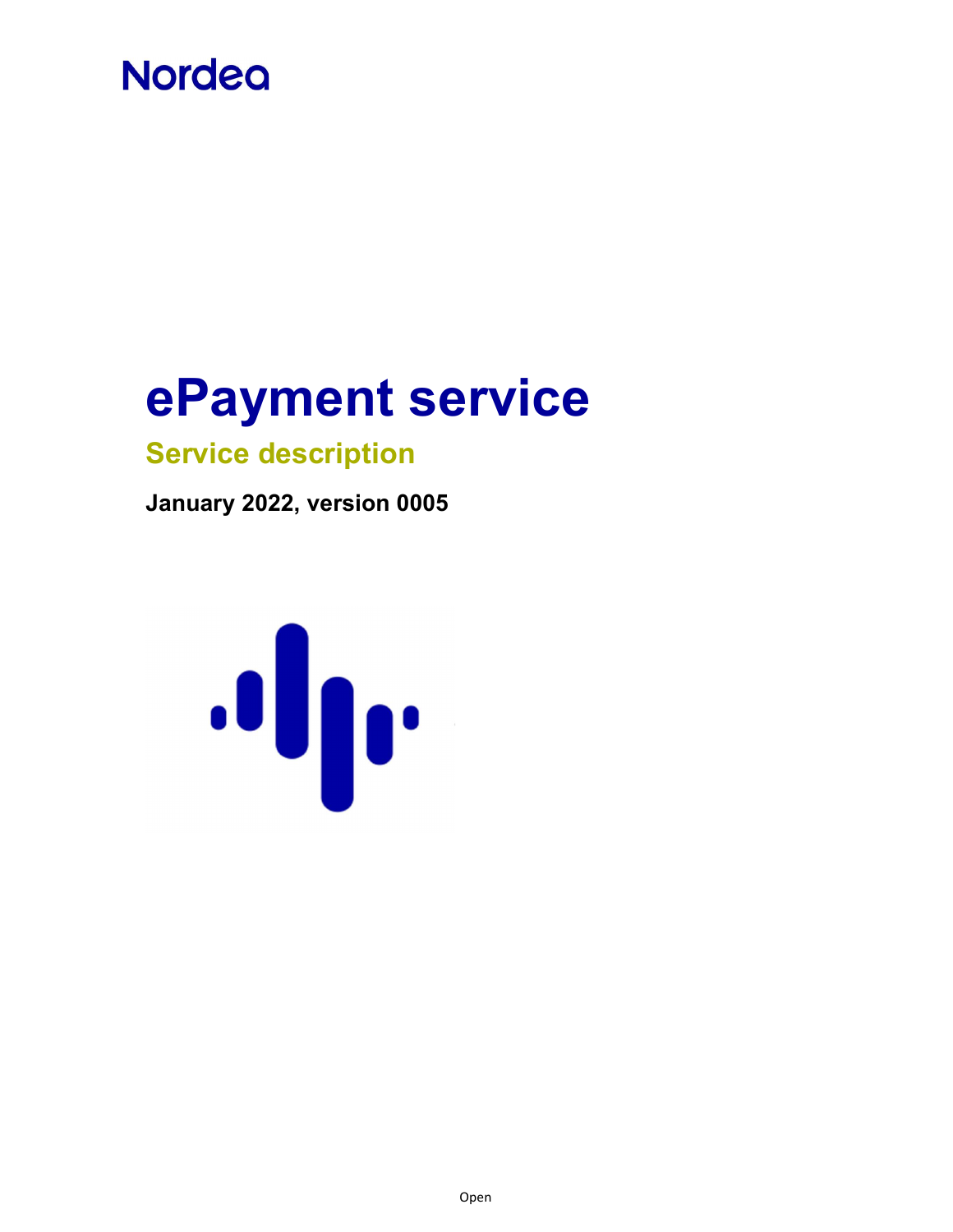# Revision history

| S.No. | <b>Date</b> | <b>Description</b>                                   | <b>Version</b> |
|-------|-------------|------------------------------------------------------|----------------|
|       | August 2020 | Service description and API description split-out to | 0005           |
|       |             | own documents.                                       |                |
|       |             | Payment Initiation Service -information added.       |                |
| 2     |             | January 2022   Refund improvements:                  | 0005           |
|       |             | multiple partial refunds                             |                |
|       |             | time extended to 12 months                           |                |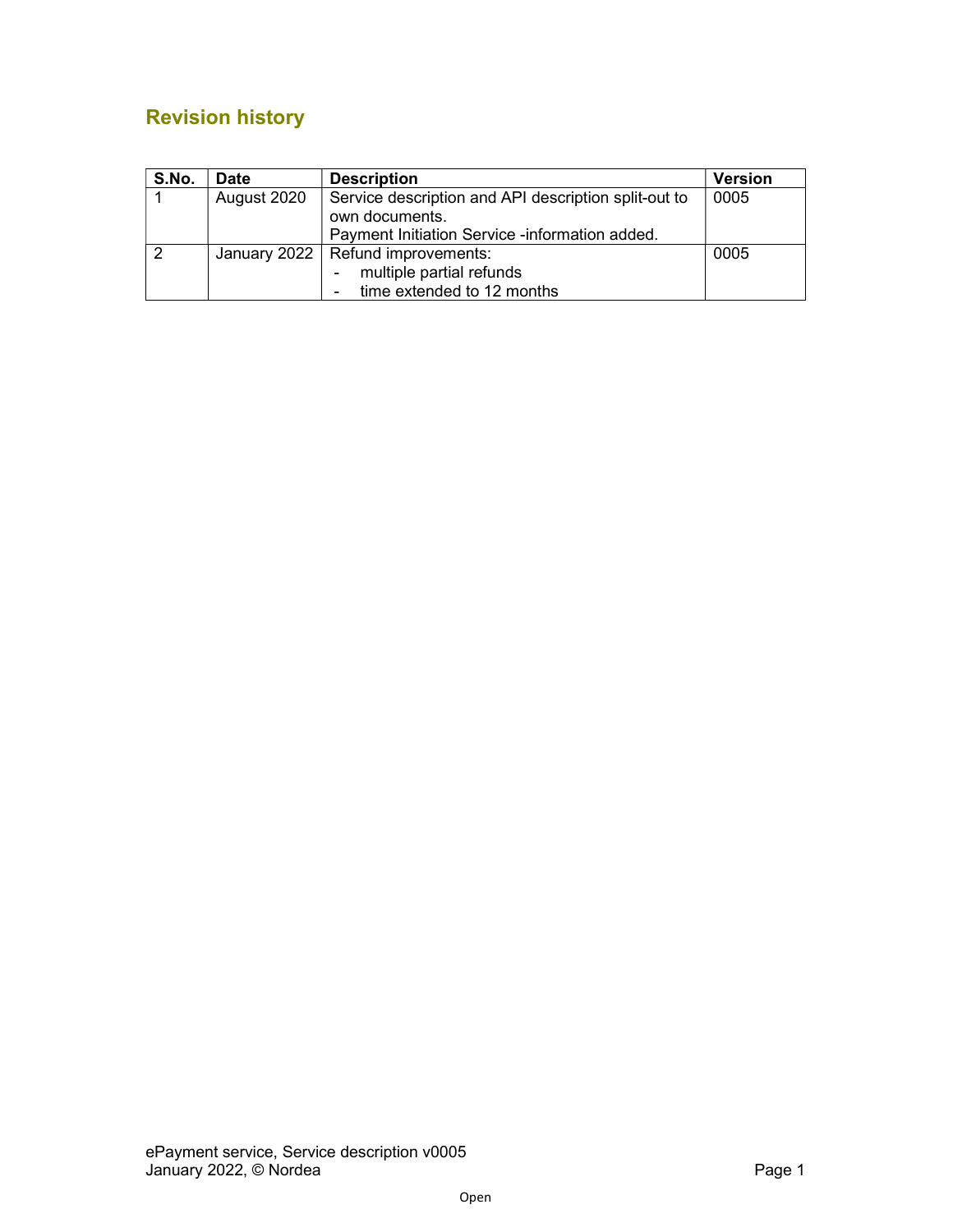# Table of contents

| Name of the payment and use of logos/trademarks – Payment initiation service. 5 |  |
|---------------------------------------------------------------------------------|--|
|                                                                                 |  |
|                                                                                 |  |
|                                                                                 |  |
|                                                                                 |  |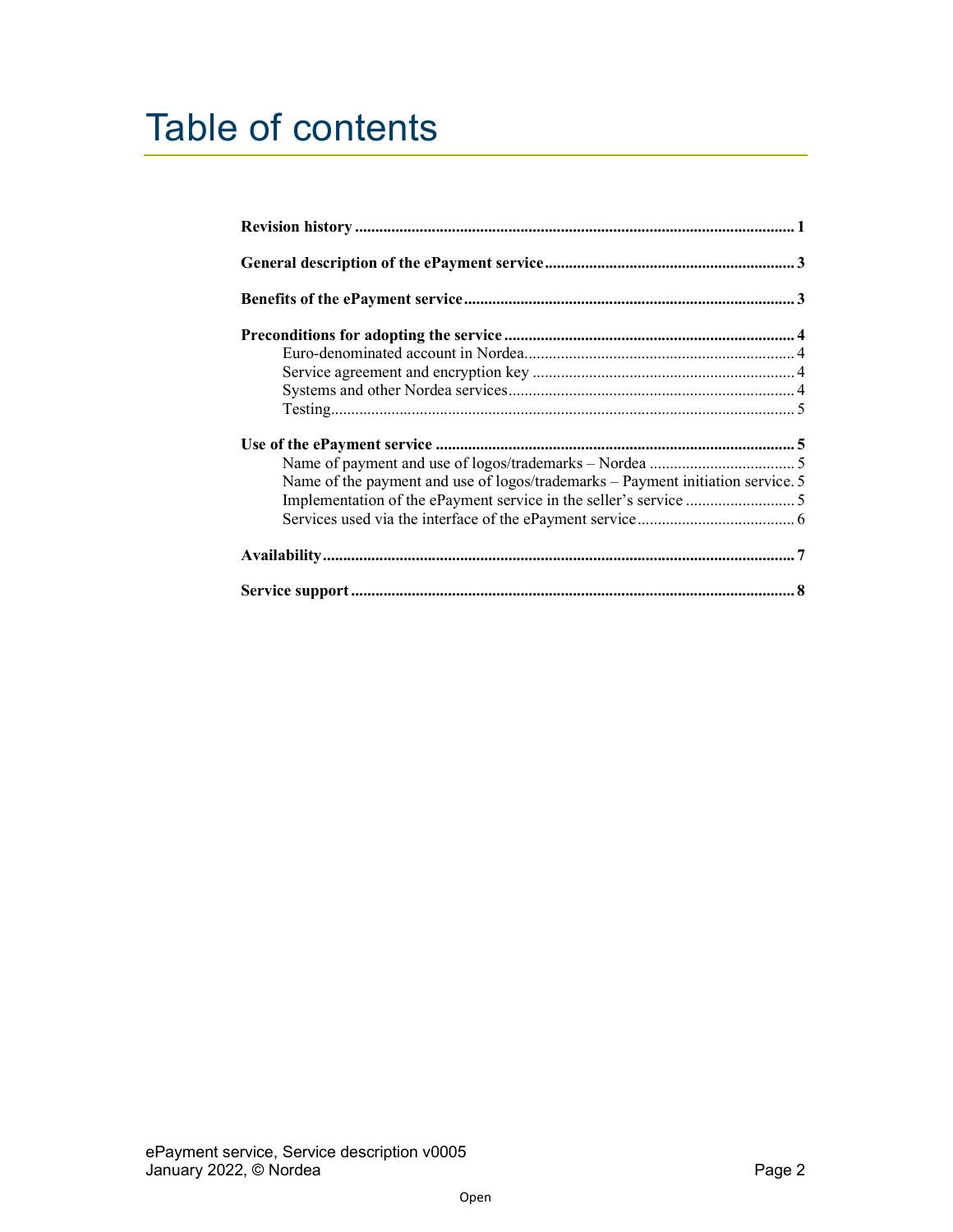# General description of the ePayment service

 Nordea ePayment service is a corporate service which enables account-based payments from customers to online merchants in e-commerce. A company may offer ePayment as a payment instrument to consumer customers in online shopping.

 Nordea e-Payment service consists of two payment functions: Nordea ePayment, in which Nordea's customer makes a payment from their account, and a payment initiation service, in which another Finnish bank's customer initiates a payment from their account in their own bank.

 In Nordea ePayment, the buyer authenticates themselves to the service and authorises the payment to be made from their bank account in Nordea. The money will be credited instantly to the seller's bank account in Nordea.

 In the payment initiation service, the buyer authenticates themselves and authorises the payment initiation with the tools provided by their own bank. The buyer's bank is responsible for authenticating the buyer and to execute the payment. The money is credited to the seller's bank account in Nordea on the next banking day (T+1 banking days). These payments arrive as SEPA payments.

 The buyer's account-holding bank shall treat payment orders transmitted through the services of a payment initiation service provider without any discrimination other than for objective reasons, in particular in terms of timing, priority or charges vis-à-vis payment orders transmitted directly by the payer (PSD2, Article 66(4c)).

 The seller can find the buyer's payment by means of the ePayment reference from its bank account. The seller also has query and refund functions available. With the query function, the seller can receive a confirmation of the success of a Nordea ePayment and of the payment order made to another bank, if a response message from the ePayment service is not received. With the refund function, the seller using maintain and provide a list of banks for the which the refund function is supported. ePayment can refund a purchase paid by ePayment, or parts of it. Nordea will

# Benefits of the ePayment service

 ePayment is an important element in well-functioning e-commerce as one payment alternative for a company's customers. ePayment suits both small and large businesses, and also operators in the public sector, such as municipalities and various authorities.

 Ordinary consumers – your customers – can use ePayment but it also suits companies as a payment method (Nordea ePayment). The buyer only needs the online banking codes of their own bank.

- shopping, you often also thereby improve your sales potential. If you offer your customers several methods of payment for their online
- $\bullet$  purchases in advance and the money will be cashed in your company's account quickly and securely, thus enhancing your cash management. In addition, you also reduce your own risks when your customers pay their
- $\bullet$  A reference number and/or payment message may be used in Nordea ePayment. Only a reference number is accepted in the payment initiation The reference payment enables the automation of the order–payment chain. service.
- $\bullet$  by a customer if you were not able to deliver the order or the customer By using the refund function of ePayment, you can refund a payment made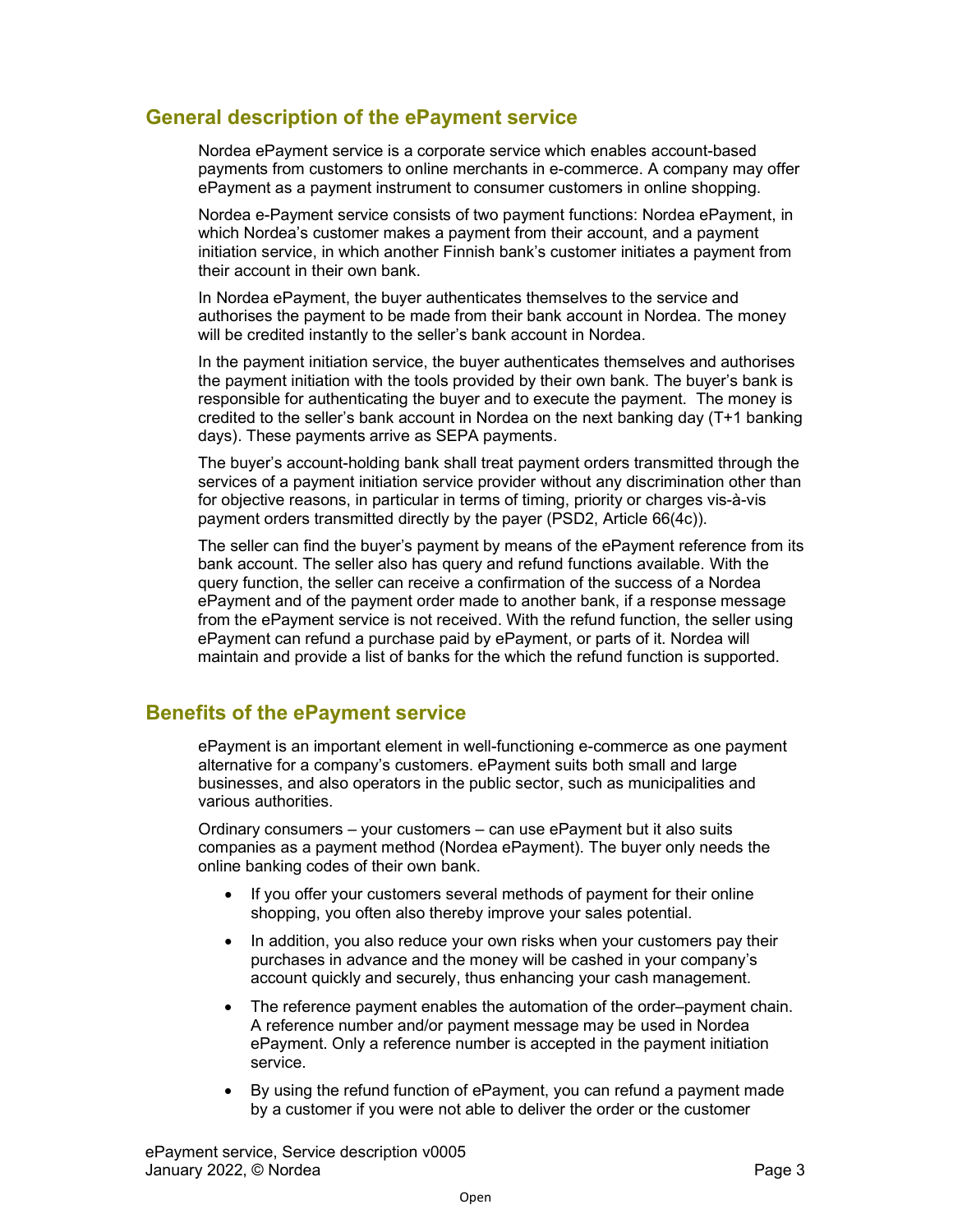returned the product, or a part of the products ordered. You are also able to make the refund in several parts, upto the amount of the original payment.

 $\bullet$  based on Internet technology. Payment initiation requests to other Finnish banks are also provided through the same ePayment interface. The seller does not have to acquire new software for ePayment, because it is

# Preconditions for adopting the service

#### Euro-denominated account in Nordea

 The seller company must have a euro-denominated account in Nordea. Incoming ePayments (Nordea ePayments and payments within the payment initiation service from other Finnish banks) are credited to this account. Payment refunds are also debited from this account. The account cannot have any user restrictions.

#### Service agreement and encryption key

 The seller company concludes a written service agreement with Nordea in which the service is defined and the date of adopting the service is agreed. The agreement form for eServices is used. The information that the seller needs in the implementation phase is available on the form.

 The seller information is registered at the bank, and the seller also receives a seller ID from the bank. The bank requires the use of a message authentication code and delivers the MAC key to the contact person mentioned in the agreement by post. Posting times are per the postal terms and conditions of Posti. The seller updates the information provided in the MAC key envelope in its own system at the adoption phase of the service.

 The seller company notifies Nordea of any changes in its service or related information. If necessary, Nordea will supplement the agreement with the changed information.

 and conditions. Features can be added to the ePayment service at a later date. The buyer may be Nordea's or another Finnish bank's customer. The use of the ePayment service requires the approval of separate agreement terms

 In addition to the service description and the terms and conditions of the ePayment service, the e-Payment service is subject to, as applicable, the currently valid account terms and conditions and the general terms and conditions of Corporate Cash Management services.

 If the company is not yet Nordea's customer, information about becoming a customer can be found on Nordea's website at <www.nordea.fi> > Business > Become a customer.

#### Systems and other Nordea services

The online commerce platform of the seller company must be able to

- form a payment message conforming to the interface description of the ePayment service and to send it to Nordea's ePayment service,
- to process the reply messages arriving via the interface, and
- as necessary. form, send and process query and refund messages concerning a payment,

Payment, query and refund messages are described in the interface description of

 ePayment service, Service description v0005 January 2022, © Nordea Page 4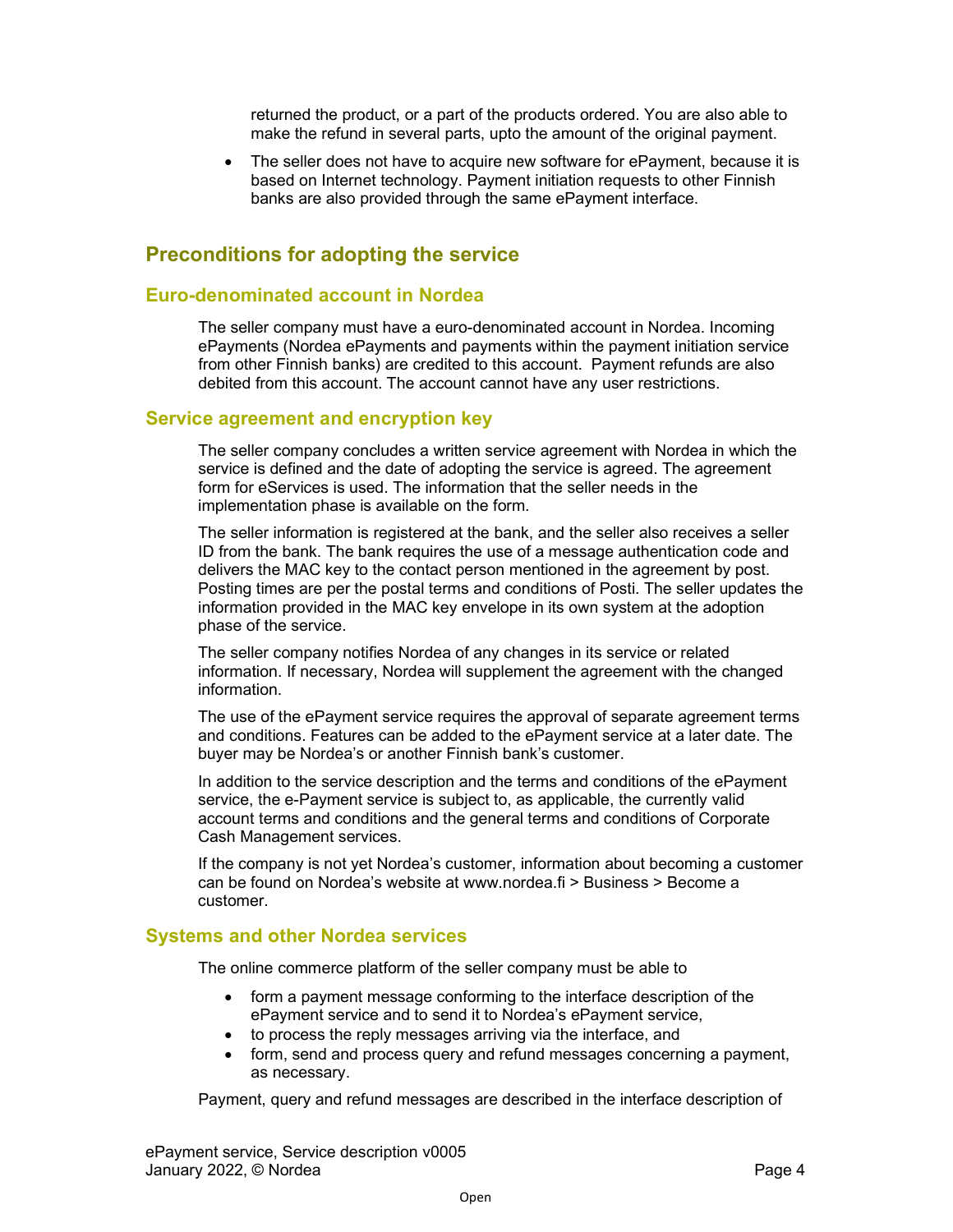the ePayment service.

 In order to monitor buyers' payments, the seller company needs one of the following cash management services provided by Nordea: transaction statement, account statement or reference payments. Files can be retrieved from the bank's file transfer service via the bank connection program and Corporate Netbank, for instance. The downloaded files can be processed further using ledger software.

### Testing

 Before concluding the agreement, the ePayment service can be tested in the production environment by using the test seller test codes.

 The test codes and instructions for the testing are included in the interface description of the ePayment service.

# Use of the ePayment service

## Name of payment and use of logos/trademarks – Nordea

 In the ePayment service, Nordea ePayment is called ePayment. Other names may not be used.

 The seller company must show its use of Nordea ePayment by displaying the Nordea logo/trademark or the text "Nordea ePayment" on its web pages so that it is clearly visible. The Nordea logo may also be used as a payment link.

 By signing the service agreement, the seller undertakes to use Nordea's logo/trademark in compliance with the terms and conditions of the ePayment service. The buyer may not reproduce the Nordea logo by itself or alter it.

 The seller company may download Nordea's logo/trademark at: [https://www.nordea.com/fi/media/kuvat/nordea-master-brand/](https://www.nordea.com/fi/media/kuvat/nordea-master-brand)

# Name of the payment and use of logos/trademarks – Payment initiation service

 In the payment initiation service (other Finnish banks), payments are called bank payment methods, in which case the bank's logo/trademark may be displayed or the bank's name may be used. The logo/trademark or name can also function as a payment link.

 Nordea is responsible to ensure that the seller has the right to use banks' logos/trademarks in its online store. Nordea maintains a list of the banks whose logo/trademark may be used and delivers the list for the seller company's information. The seller company downloads the trademark/logo of each bank from the respective banks' website and undertakes to comply with the visual instructions for using logos/trademarks.

## Implementation of the ePayment service in the seller's service

 It is recommended that the ePayment service is implemented in the merchant's Internet service/online store as simply and straightforwardly as possible. For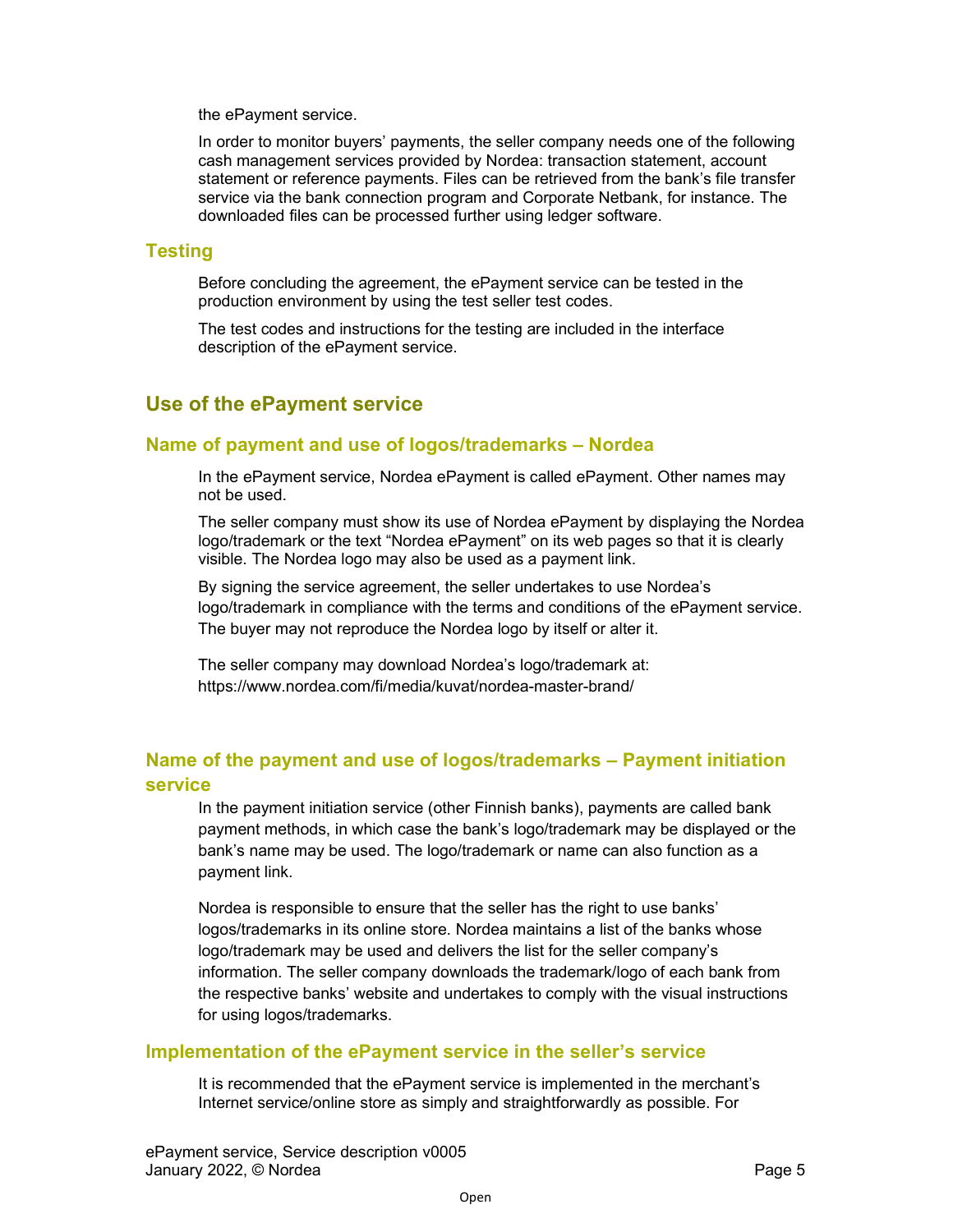instance, frames/framesets cannot be used.

 The ePayment service (Nordea's ePayment and payment initiation service) may not be sent to buyers via email or by other similar means.

#### Services used via the interface of the ePayment service

 The ePayment services available via the interface of the ePayment service are described here.

#### Payment

 In Nordea ePayment, the seller company's system sends a payment message to Nordea as described in the interface description of the ePayment service.

 In a Nordea ePayment, the buyer authenticates themselves and authorises the payment from their bank account in Nordea using the authentication tools provided by Nordea. The money will be credited instantly to the seller's bank account in Nordea.

 In the payment initiation service, Nordea converts the payment message sent by the seller company into PSD2 API calls and relays the data required in these API calls to the buyer's bank. The basic data includes the name and bank account number of the seller company, the payment amount and a reference number. More detailed data to be used in PSD2 APIs is available in the PSD2 API descriptions of each bank.

 The buyer authenticates themselves and authorises the payment initiation with the tools provided by their own bank. The buyer's bank is responsible to execute the payment, and the money will be credited to the seller's bank account in Nordea the next banking day (T+1 banking days). These payments arrive as SEPA payments.

 Both in Nordea ePayment and in the payment initiation service, the payment data provided by the seller is transmitted to the FORM data group. The data group structure is in HTML language. The information on the data groups can be found in the interface description of the ePayment service.

 To be noted in relation to reference data: A reference number and/or a payment message field are/is available in Nordea ePayment. A reference number field is available and mandatory in the payment initiation service.

#### **Query**

 The query function in the ePayment service can be used to check situations where the seller has not received return data of a transaction in the ePayment service.

 The query in the ePayment service is designed as an automatic, program-based function through which a seller can make a query of its payments sent. The seller's systems can, for example, go through orders to which the system has not received normal payment acknowledgments.

 The information on and format of the query function can be found in the interface description.

#### Refund of payments

 By using the refund function of the ePayment service, the seller using the ePayment service can either refund the entire sum of a purchase paid by the ePayment service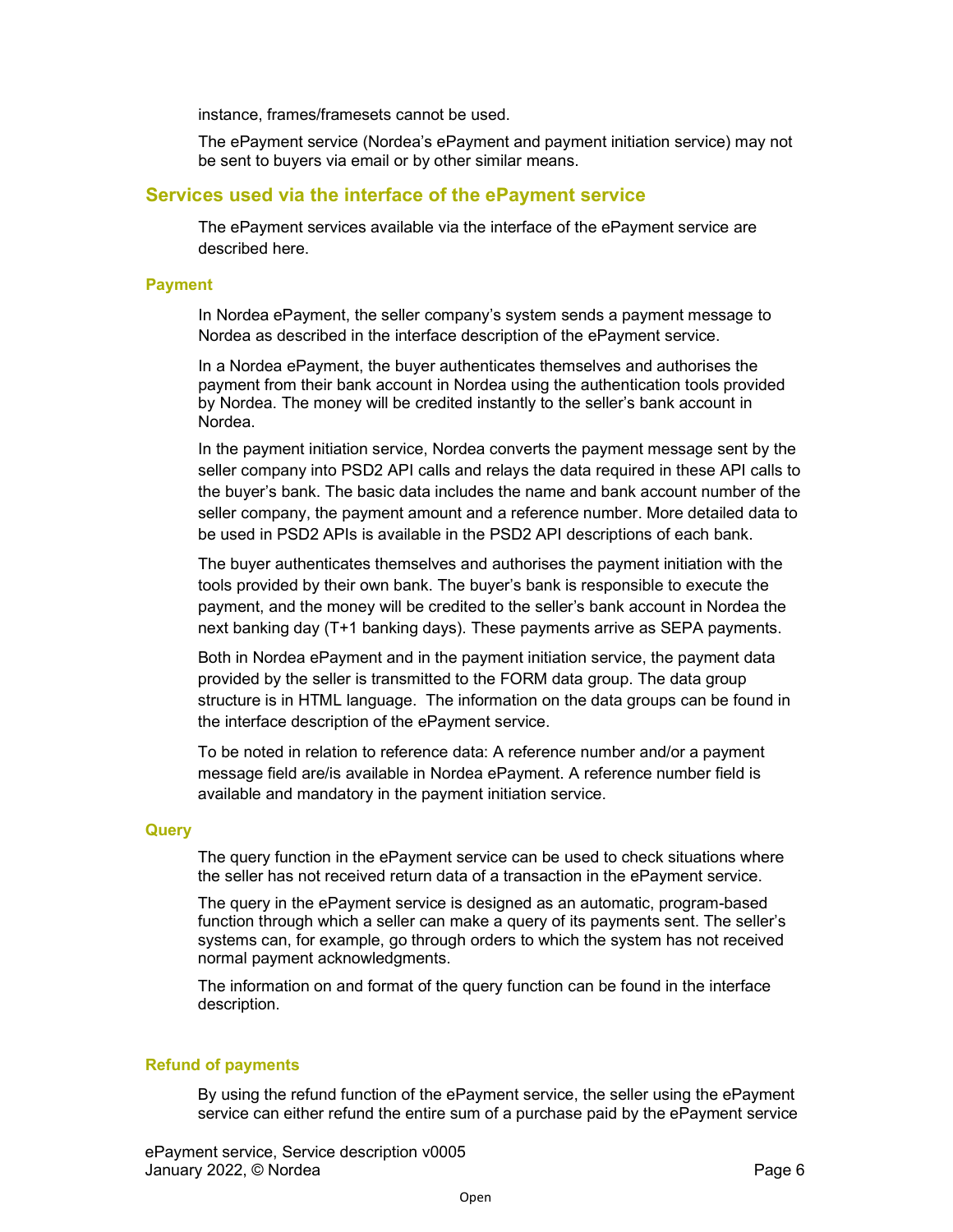(Nordea ePayment or the payment initiation service), or parts of it, to a customer. Refunding the payment may be necessary, for example, if the order in question cannot be delivered, the final price of the purchase is not known at the time of purchasing or the buyer returns the product or part of it in accordance with the regulations governing mail-order selling.

 The refund functionality is supported the following banks: Nordea, OP Bank, Oma Savings Bank (OmaSP), Savings Bank (Säästöpankki), POP Bank (POP-Pankki), S-Pankki, Ålandsbanken and Handelsbanken.

Refunding in the ePayment service is restricted as follows:

- The amount of the refund cannot exceed the amount of the original payment.
- The refund must be made to the account from which the original payment was made.
- $\bullet$ Multiple partial refunds can be made upto the original payment amount.
- $\blacksquare$  payment date. The refund must be made within twelve (12) months from the original
- ePayment). The original e-payment must be an express payment. Does not apply to ePayments with a due date (available for Nordea

 Nordea updates the list of the supported banks and the features of the refund functionality and delivers these to the seller companies for their information.

 The refund function of the ePayment service is in FORM format, and information can be found in the interface description.

#### **Security**

 In the communications between the buyer and Nordea, TLS/SSL encryption technology is used. It encrypts all data communications with keys that are programmed to change constantly. This prevents third parties from viewing or altering the transmitted data. The encryption technology also ensures that the buyer is dealing with Nordea's e-Payment server and verifies that the payment data does not change at any time during the data connection.

 When using Nordea ePayment, the payer's account cannot be accessed by any third party, because Nordea reliably identifies the payer by their customer ID and code app (also offline) or code calculator. The payer also confirms each e-payment with Nordea's means of authentication.

 The MAC (message authentication code) guarantees the integrity and stability of data communications as well as the identification of the parties.

 In the payment initiation service, the payer uses strong authentication and authorises the payment initiation using the authentication tools of their account-holding bank. In the communications between Nordea and other banks, mutual TLS/SSL encryption technology is used.

# Availability

The ePayment service is available 24/7, every day of the year.

 Planned system updates and maintenance of the ePayment service, will be planned so that they will cause as little inconvenience as possible to the customers. Typically, such planned updates are scheduled for the early morning hours.